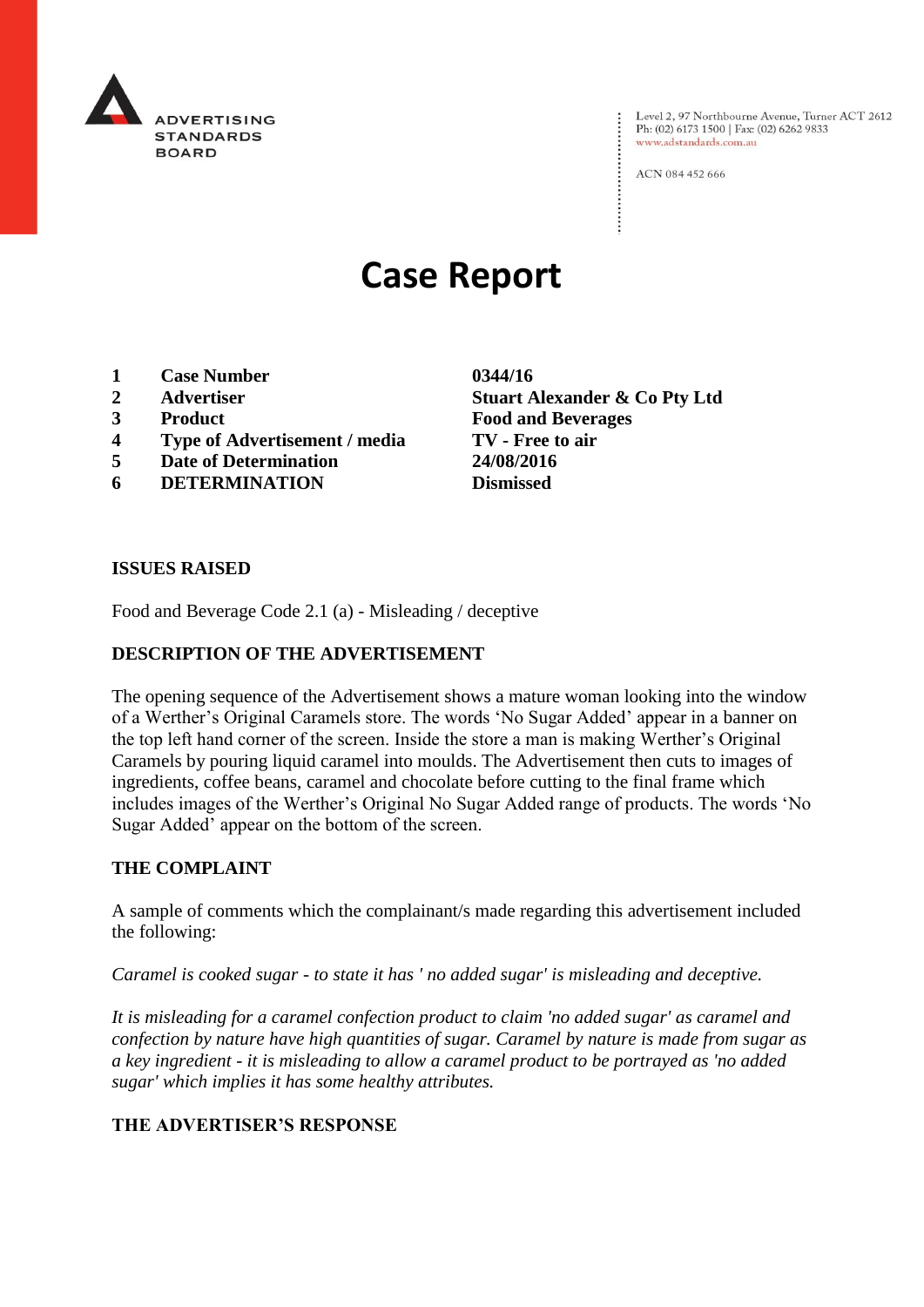Comments which the advertiser made in response to the complainant/s regarding this advertisement include the following:

*It is the position of Stuart Alexander & Co Pty Ltd (Stuart Alexander) that:*

*(a) the Advertisement does not breach:*

*(i) Section 2 of the AANA Code of Ethics (AANA Code of Ethics) (ii) Section 2.1 of the AANA Food & Beverages Advertising & Marketing Communications Code (AANA Marketing Code); (iii) any other relevant section of the AANA Marketing Code; or (iv) any other relevant section of the AANA Code for Advertising & Marketing Communications to Children (AANA Communications to Children Code).*

*(b) the Advertisement is not directly related to children, nor should it be considered predominantly directed to children aged 14 years old or younger (Children).*

*Section 2 of the AANA Code of Ethics*

*We submit that the Advertisement does not contain, or make reference to the themes outlined in Section 2 of the AANA Code of Ethics. Namely, it does not:*

*(a) portray people or depict material in a way which discriminates against or vilifies a person or section of the community on account of race, ethnicity, nationality, gender, age, sexual preference, religion, disability, mental illness or political belief (Section 2.1);*

*(b) employ sexual appeal in a manner which is exploitative and degrading of any individual or group of people (Section 2.2);*

*(c) present or portray violence (Section 2.3);*

*(d) present or portray sex, sexuality or nudity (Section 2.4);*

*(e) use language which is inappropriate, or which would otherwise be considered strong or obscene language by any sector of society (Section 2.5); or*

*(f) depict material contrary to Prevailing Community Standards on health and safety (Section 2.6).*

*Section 2.1 of the AANA Marketing Code*

*Misleading and deceptive communication of material*

*We submit that the Advertisement does not contravene section 2.1 of the AANA Marketing Code. The material communicated in the Advertisement is truthful and honest. It is not, nor is it designed to be, misleading or deceptive. It does not otherwise contravene Prevailing Community Standards and is communicated in a manner appropriate to the level of understanding of the target audience of the Advertisement. All information presented in the Advertisement is presented accurately.*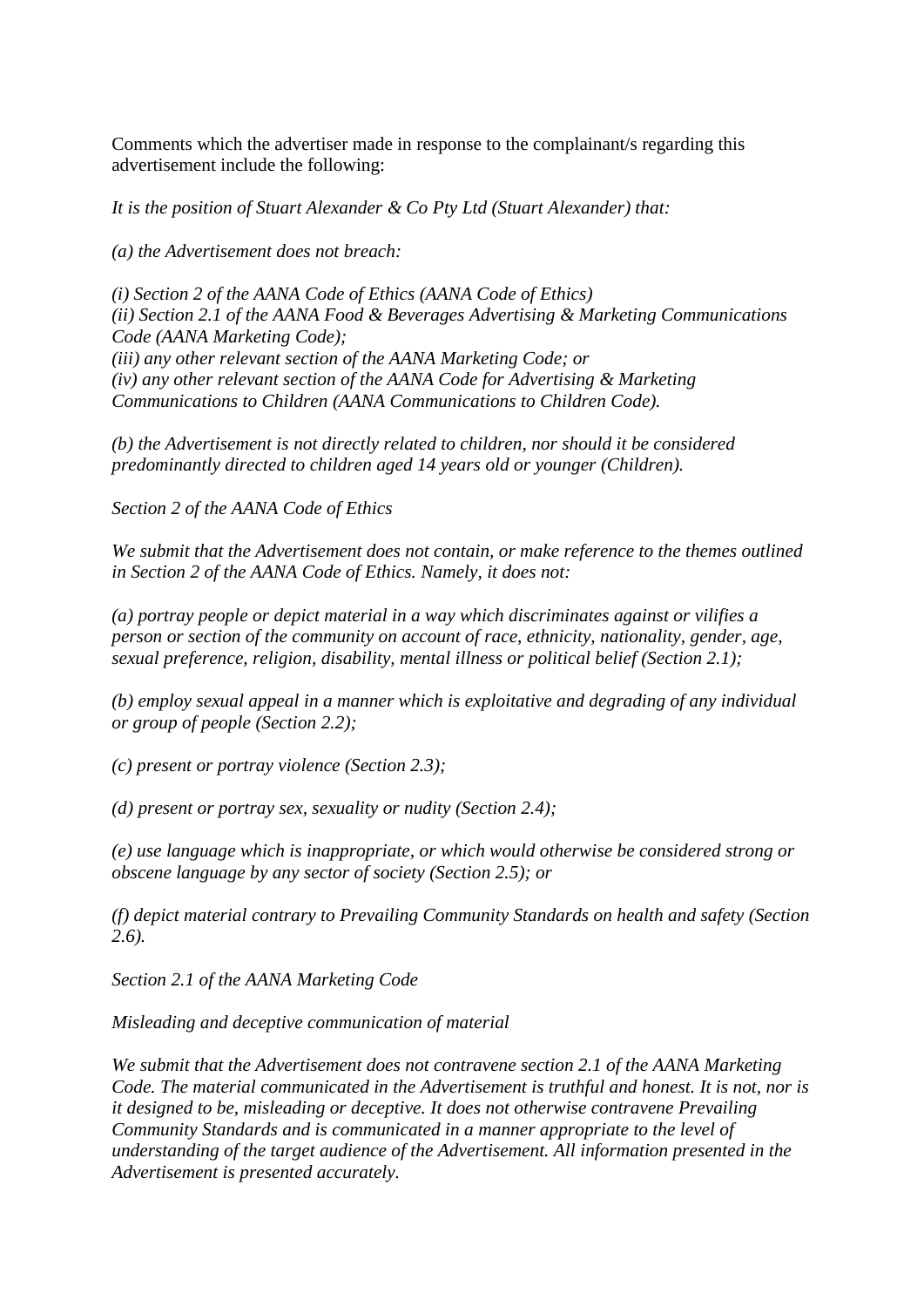*Standard 1.2.7 of the Australia New Zealand Food Standards Code (Food Standards Code), permits us to make the claim 'no added sugar' in respect of the Product. As set out in paragraph 3 above, the main ingredient in the Product is Isomalt. Isomalt is a sugar substitute which is excluded from the definition of 'sugars' under the Food Standards Code meaning that FSANZ does not consider Isomalt to be a 'sugar' for food labelling purposes. Attached as Annexure C are excerpts from Schedule 4 of the Food Standards Code showing that the claim 'no added sugar' can be made in respect of the Product. If we are permitted to make this claim on the Product packaging, it is difficult to see why we are not permitted to make this claim in the Advertisement.*

*Further, the claim is made in circumstances where the 'total sugars' in the Product as required to be set out under the Food Standards Code are less than 1g per 100g. The small amount of sugars that are present in the Product are contained in the ingredients themselves. No sugar is added to the Product during the manufacturing process.*

*There are a number of sugar related claims on products which are currently in the market. As a result, the average consumer shopping for a no sugar, or low sugar, product would appreciate this difference and would not expect a 'no added sugar' claim to indicate that a product is sugar free. Whereas 'sugar free' communicates that a product does not contain sugar, 'no added sugar' only communicates that sugar has not been added to the product.*

*In these circumstances, the phrase 'No Sugar Added' is an entirely truthful, honest and accurate descriptor to use in connection with the Product. The Advertisement does not misleadingly represent the overall nutritional or health benefit of the Product. The Product is not 'cooked sugar' as is wrongfully asserted in the complaint set out in paragraph 1(a), nor is sugar a 'key ingredient' of the Product as is wrongfully asserted in the complaint set out in paragraph 1(b). Consequently, each Complaint should be disregarded as it proceeds on the false premise that sugar comprises a significant portion of the Product.*

*Directly related to children, or predominantly directed to children*

*We submit that the Advertisement is not directly related to Children, nor should it be considered predominantly directed to Children for the following reasons:*

*(a) the main actor in the Advertisement is a mature age lady;*

*(b) the look and feel of the Advertisement is in stark contrast to the brash bold colours and frenetic pace of today's advertisements designed to catch the attention of children. The scene depicted in the advertisement evokes the slow pace and old world charm of a classical European village. It is communicated to the viewer in muted colours in the same way as a flashback to a past era. This portrayal is designed to elicit an emotional response from the adult viewer by transporting them back to, and tapping into, memories of their own childhood. This symbolism would be lost on Children;*

*(c) the Product packaging itself is similarly traditional and understated. The predominant colour is a warm caramel beige. Again, this lacks the bold colouring and attention grabbing tactics which are characteristic of the packaging of today's children's products.*

*(d) as set out in paragraph 5, the Advertisement is directed to Women 40+.*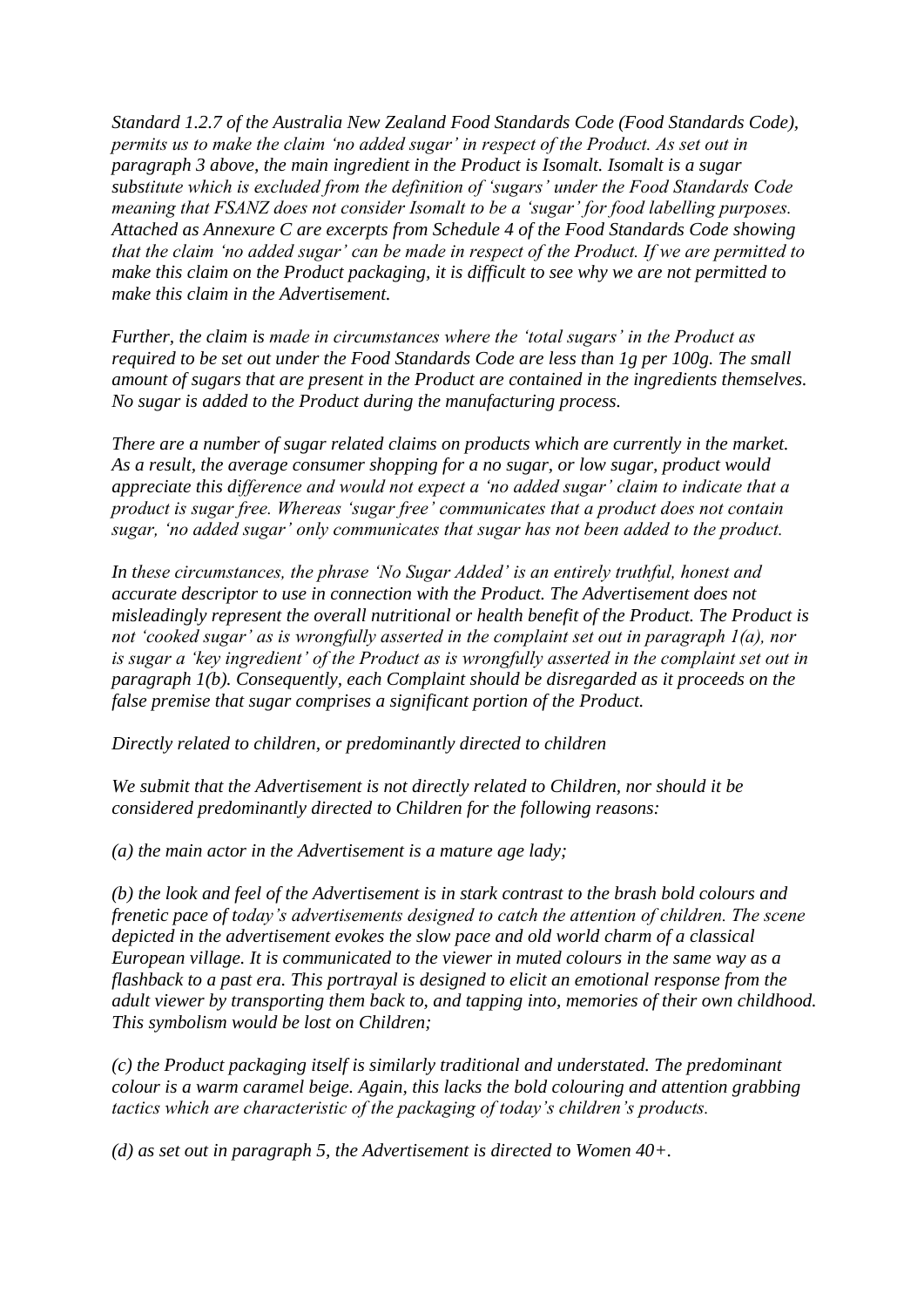*(e) Children do not form a meaningful part of the customer demographic for the Product. 93% of the Product buyers are aged over 35 years old, with 48% aged over 55 years old. Further, 97% of volume purchases are made by those aged over 35 years old. Scan results supporting these figures have been included as Annexure D.*

*AANA Marketing Code and AANA Communications to Children Code*

*If it were to be considered that the Advertisement was 'directly related to children or predominantly directed to children', our submission is that the Advertisement is not 'directed primarily to Children' as required by the AANA Marketing Code and the AANA Communications to Children Code.*

*The Advertisement:*

*(a) does not 'engage and resonate with Children in such a way as to bring about a response, reaction and action as the engagement and resonance is created in the Adult viewer;*

*(b) is not aimed in the first instance at Children. As set out in paragraph 14 above, the Product is overwhelmingly enjoyed by adults, and the Advertisement targeted toward adults;*

*(c) is not targeted toward and does not have principal appeal to Children. As set out in paragraph 14 above, the Products are overwhelmingly enjoyed by, and targeted toward, adults;*

*(d) does not use children's themes and characters. As set out in paragraph 14 above, the Advertisement uses imagery reminiscent of an adult viewer's childhood;*

*(e) is not told through a child's eyes. As set out in paragraph 3 the Advertisement depicts, and includes images of an adult reaction to the Product;*

*(f) uses visuals reminiscent of the adult viewer's childhood. As set out in paragraph 14 above, the imagery and symbolism used is unlikely to be appreciated by Children;*

*(g) depicts a mature woman in keeping with the customer demographic. The Advertisement does not depict Children;*

*(h) by depicting an adult reaction to the Product, directs a clear call to action to the adult to purchase the Product, not a child.*

*Having regard to the information set out above, the Advertisement:*

*(a) does not satisfy the threshold test for Section 3 of the AANA Marketing Code*

*(b) does not satisfy the threshold test for the AANA Communications to Children Code.*

*In any case, the Advertisement does not contravene any relevant section of the AANA Marketing Code, or the AANA Communications to Children Code.*

*Conclusion*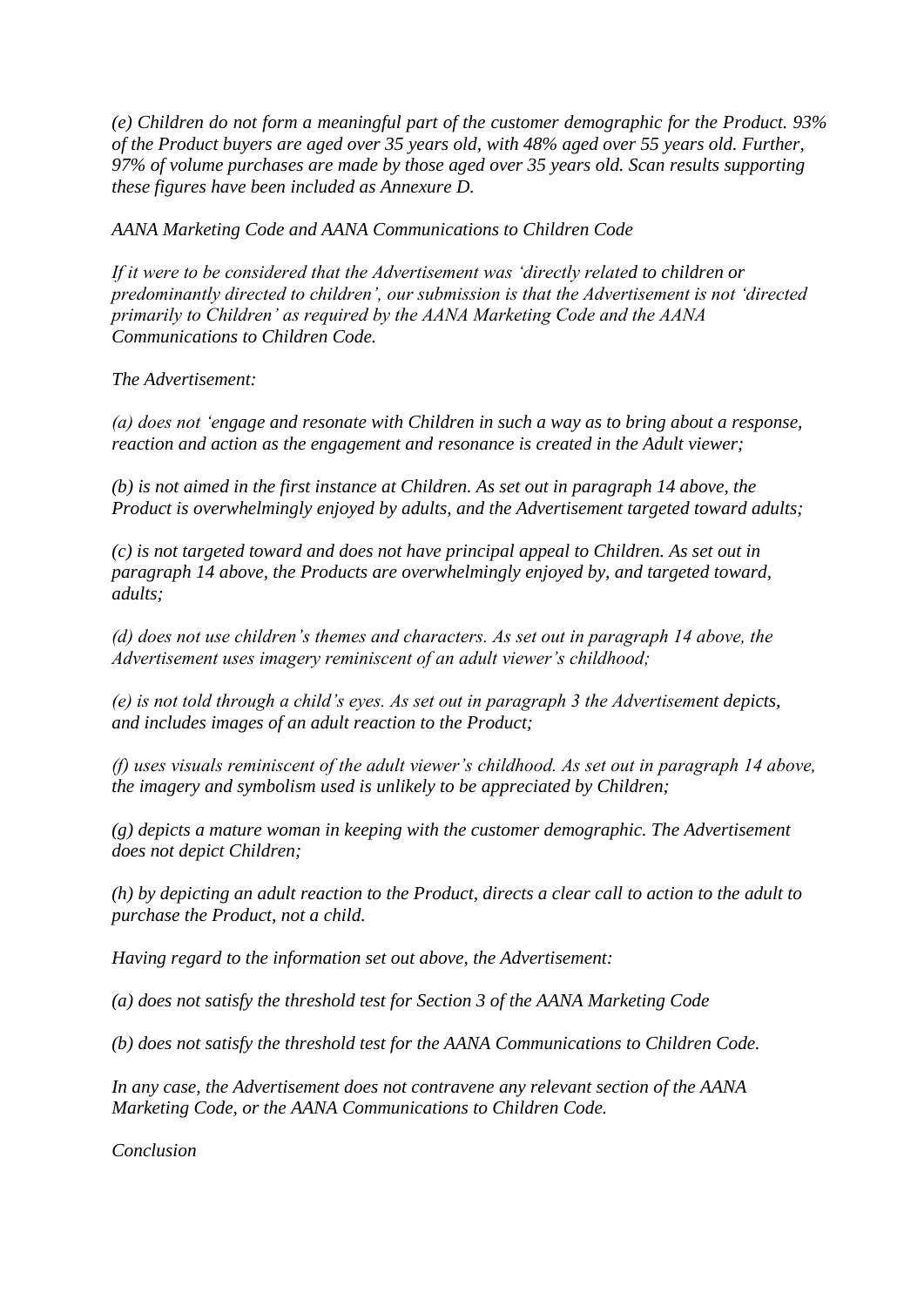*For these reasons, it is our view that the Advertisement does not breach:*

*(a) section 2 of the Advertiser Code of Ethics;*

*(b) section 2.1 of the AANA Marketing Code;*

*(c) is not 'directly related to' Children, 'predominantly directed to' Children, or 'directed primarily to' Children; and*

*(d) is otherwise compliant with all relevant requirements under the Advertiser Code of Ethics, the AANA Marketing Code and the AANA Communications to Children Code.*

## **THE DETERMINATION**

The Advertising Standards Board ("Board") considered whether this advertisement breaches the AANA Food and Beverages Advertising and Marketing Communications Code (the Food Code).

The Board noted the complainants' concerns that the advertisement is misleading in its 'no added sugar' claim as the product does contain sugar.

The Board viewed the advertisement and noted the advertiser's response.

The Board noted that the product advertised is food and that therefore the provisions of the AANA Food and Beverages Advertising and Marketing Communications Code (the Food Code) apply. In particular the Board considered section 2.1 of the Food Code which provides:

'Advertising or marketing communications for food ...shall be truthful and honest, shall not be or be designed to be misleading or deceptive or otherwise contravene prevailing community standards, and shall be communicated in a manner appropriate to the level of understanding of the target audience of the Advertising or Marketing Communication with an accurate presentation of all information including any references to nutritional values or health benefits.'

The Board noted that the advertisement depicts a woman looking through the window of a Werther's Original Caramels store where she can see caramels being made while a voiceover says that these are 'no sugar added' caramels.

The Board noted the advertiser's response that their no sugar added caramels contain Isomalt, a sugar substitute.

The Board noted that this ingredient, Isomalt, is excluded from the definition of 'sugars' under the Food Standards Australia and New Zealand (FSANZ) Code (http://www.foodstandards.gov.au/code/Pages/default.aspx) and considered that, relying on the advertiser's statement that the product contains Isomalt and no sugar added, the statement "no sugar added" is correct. The Board noted that caramels are traditionally made with sugar but considered that the advertisement's statement of no sugar added, when most people would be aware of the traditional ingredients of caramel, does not mislead people as Isomalt is technically not a sugar, and the advertisement clearly identifies to consumers that the